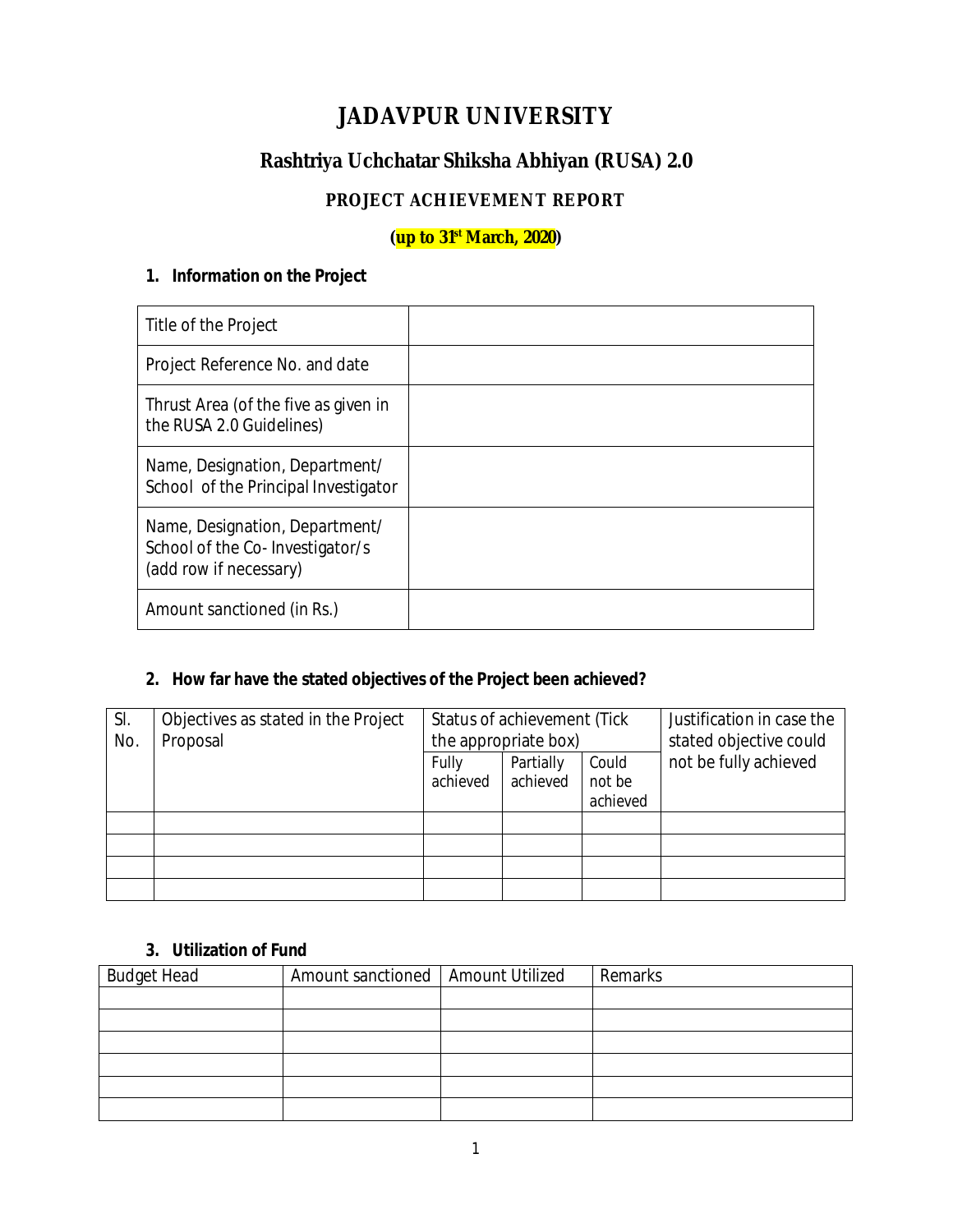| SI. | Deliverables/ Verifiable outcomes | Status (Tick the appropriate |              | Justification, if the stated |  |  |
|-----|-----------------------------------|------------------------------|--------------|------------------------------|--|--|
| No. | as stated in the project proposal | box)                         |              | deliverables/outcomes could  |  |  |
|     |                                   | Delivered /                  | Could not be | not be delivered/achieved    |  |  |
|     |                                   | Achieved                     | delivered /  | successfully                 |  |  |
|     |                                   | successfully                 | achieved     |                              |  |  |
|     |                                   |                              |              |                              |  |  |
|     |                                   |                              |              |                              |  |  |
|     |                                   |                              |              |                              |  |  |
|     |                                   |                              |              |                              |  |  |

#### **4. Status of the deliverables/ verifiable outcome(s) stated in the project proposal**

#### **5. Please respond to the following queries on the project (Tick appropriately)**

|    |                                               | Strongly | Agree | Neither   | Disagree | Strongly |
|----|-----------------------------------------------|----------|-------|-----------|----------|----------|
|    |                                               | agree    |       | agree nor |          | disagree |
|    |                                               |          |       | disagree  |          |          |
| a. | The project has enriched the thrust area in   |          |       |           |          |          |
|    | which it was sanctioned                       |          |       |           |          |          |
| b. | The project will help the department/ school/ |          |       |           |          |          |
|    | institute to initiate research in a new field |          |       |           |          |          |
| C. | The PI/Co-PI expects to receive further       |          |       |           |          |          |
|    | extramural grants in the area of project work |          |       |           |          |          |
| d. | The project has helped to train manpower in   |          |       |           |          |          |
|    | the area of work                              |          |       |           |          |          |
| е. | The project has societal contribution         |          |       |           |          |          |
|    |                                               |          |       |           |          |          |
| f. | The project has received or is expected to    |          |       |           |          |          |
|    | receive positive media coverage               |          |       |           |          |          |
| g. | The project has innovative contribution       |          |       |           |          |          |
|    | which will lead to patent                     |          |       |           |          |          |
| h. | The project work will lead to publication in  |          |       |           |          |          |
|    | journals                                      |          |       |           |          |          |
| İ. | The project work will lead to presentation of |          |       |           |          |          |
|    | papers in conferences/seminars/ workshops     |          |       |           |          |          |
| j. | The project work will lead to publication of  |          |       |           |          |          |
|    | books / book chapters                         |          |       |           |          |          |

**6. Details of publications (in Journals/Conference Proceedings), if any, from the project work (include details of papers accepted for publication, but not yet published)** [Name of authors, Title of Paper, *Journal Name/Conf. Proc*., Volume, Issue, Pages, Year]